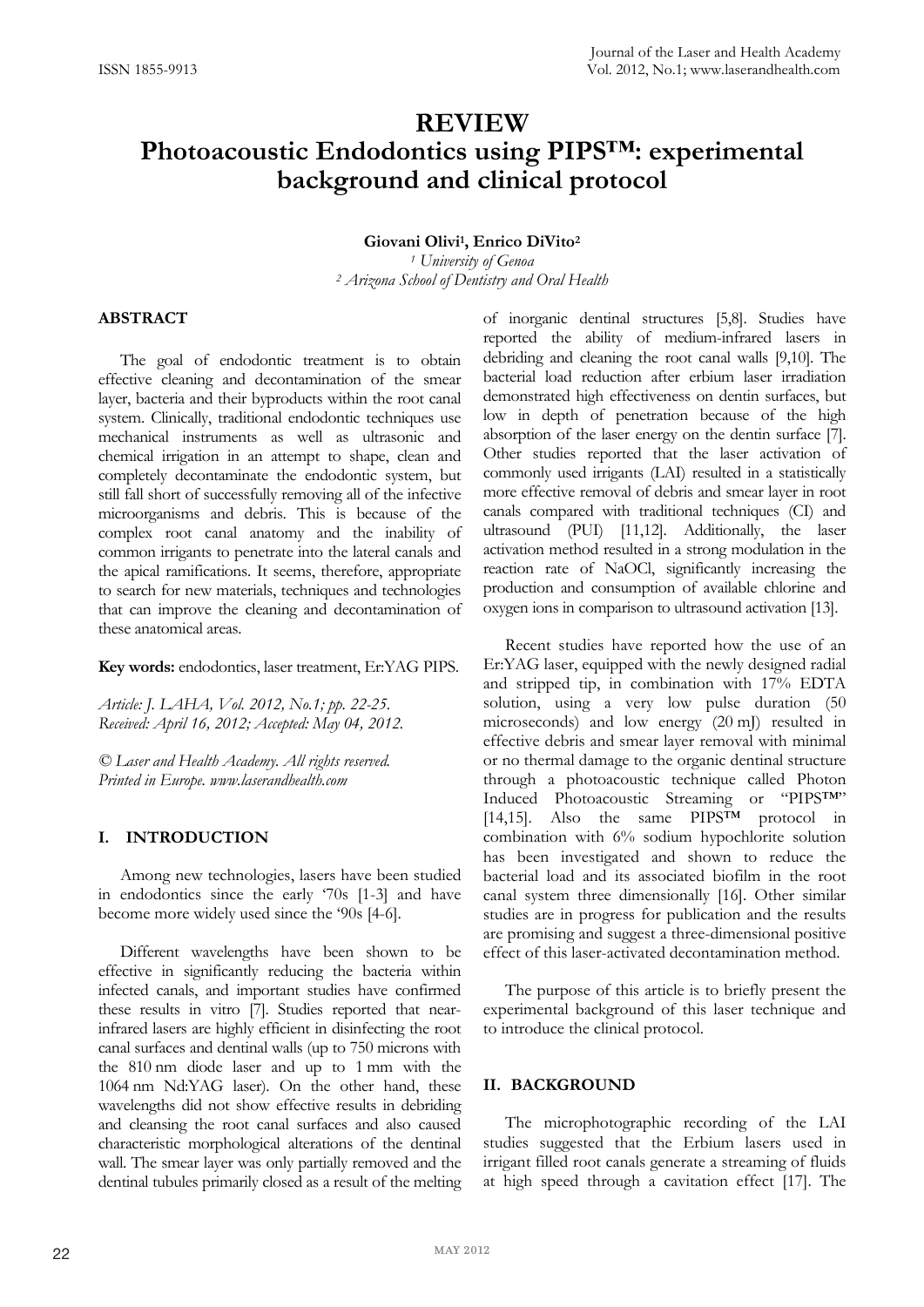laser thermal effect generates the expansion-implosion of the water molecules of the irrigant solution, generating a secondary cavitation effect on the intracanal fluids. To accomplish this streaming, it is suggested that the fiber be placed in the middle third of the canal, 5 mm from the apex and stationary [18]. This concept greatly simplifies the laser technique, without the need to reach the apex and to negotiate radicular curves.

Also the recorded video of the new Photon Induced Photoacoustic Streaming (PIPS™) technique showed a strong agitation of the liquids inside the canals. It differs from the already cited LAI technique by activating the irrigant solutions in the endodontic system through a profound photoacoustic and photomechanical phenomenon, which generates a faster streaming of fluids distant from the source in magnitudes three-fold greater in comparison with passive ultrasonic irrigation (PUI). The use of low-energy  $(20 \text{ m})$  at  $15 \text{ Hz}$ ,  $0.3 \text{ W}$ average power, or less) generates a minimal thermal effect. A study with thermocouples applied to the radicular apical third revealed only 1.2 degree C of thermal rise after 20 seconds and 1.5 degrees C after 40 seconds of continuous radiation [14]. When the Erbium laser energy is delivered at only a 50 microsecond pulse duration through a specially designed, tapered and stripped, 600 micron diameter, 9 mm long tip (LightWalker, Fotona, Ljubljana-Slovenia), it produces a high peak power of 400 Watts when compared to a longer pulse duration. Each impulse, absorbed by the water molecules, creates a strong "shock wave" that leads to the formation of an effective streaming of fluids inside the canal while also avoiding side effects seen with other methodologies. The placement of the tip in only the coronal portion of the treated tooth allows for a more minimally enlarged canal preparation with no thermal damage as seen with those techniques requiring placement into the canal system. The root canal surfaces irrigated with 17% EDTA and laser activated for 20 seconds showed an exposed collagen matrix, opened tubules and the absence of a smear layer and debris (Fig. 1a, b).



 Fig. 1a, b: Representative sample images of root canal dentinal walls irrigated with 17% EDTA and PIPS™ for 20 **a** seconds.

Rinsing with 6% sodium hypochlorite and laser irradiation for 30 seconds produced a strong activation of the solution, as also reported by Macedo [13], improving the disinfecting action of the sodium hypochlorite [16]. The disinfecting action of PIPS™ is very effective both on the root surface, lateral canals and the dentinal tubules, as confirmed with bactericidal studies as well as SEM and confocal studies (Fig. 2a,b).



Fig. 2: Confocal microscope images of E. Facaelis penetrating into the dentinal tubules: a) before PIPS™ treatment; b) post PIPS™ treatment, showing no sign of dead bacteria, only auto fluorescence. (Images courtesy of Drs. Enrico DiVito and David Jaramillo, USA).

The profound and distant effect of PIPS™ eliminates the need to introduce the tip into the root canal system. Unlike traditional laser techniques requiring placement of the tip 1 mm from the apex, or even 5 mm from the apex as proposed for LAI [18], the PIPS™ tip is placed only in the coronal portion of the pulpal chamber and left stationary, allowing the photoacoustic waves to spread into the openings of each canal (Fig. 3a, b).



 Fig. 3a, b: PIPS™ technique: the tip must be placed in the coronal chamber with open access to the canals

A new tip design consisting of a 600 micron diameter, 9 millimeter long tapered end is used for this technique. The final 3 millimeters of coating is stripped from the end to allow for greater lateral emission of energy compared to the frontal tip (Fig. 4).

This mode of energy emission allows for improved lateral diffusion of the low energy, enhanced photoacoustic waves.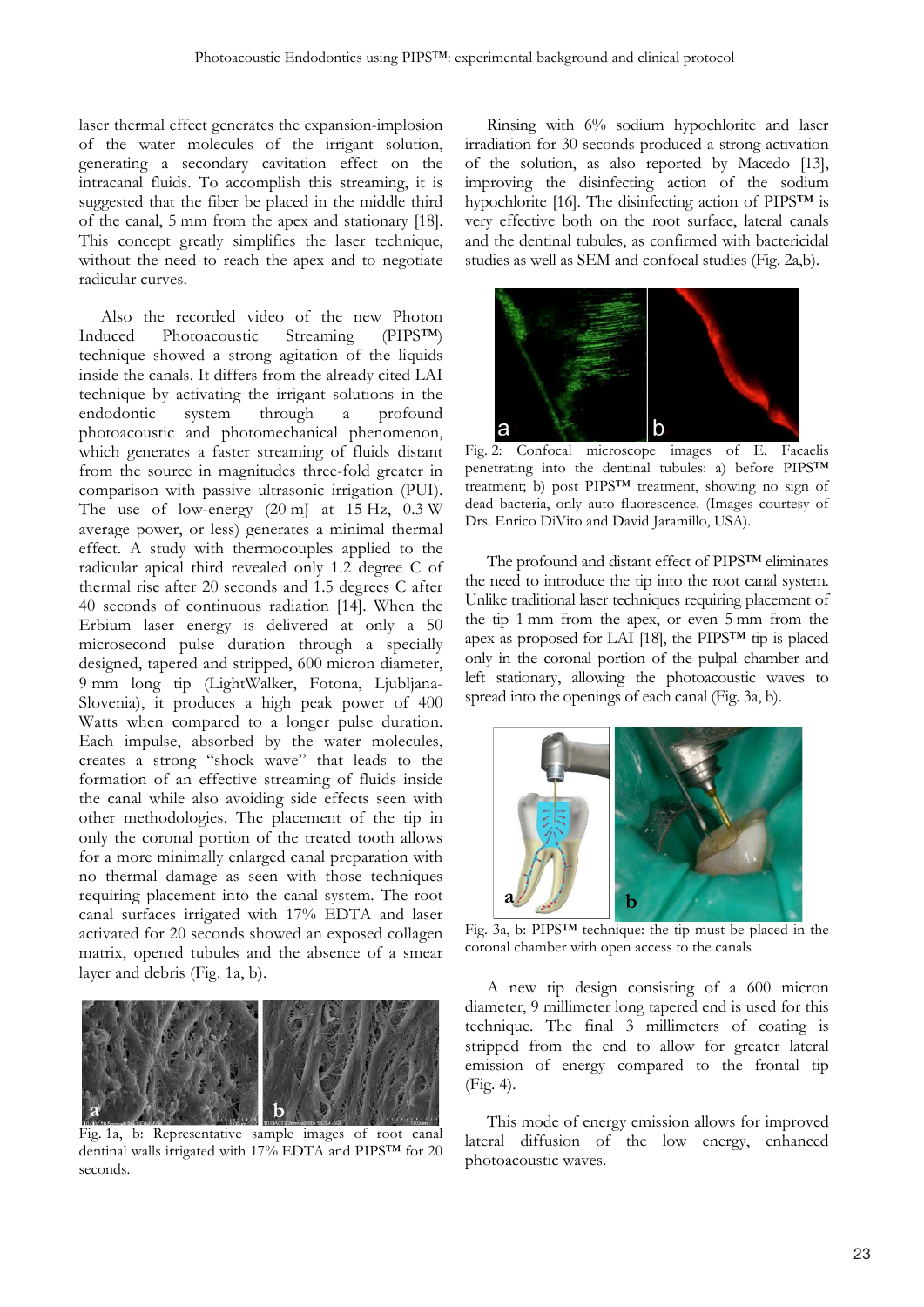

Fig. 4: PIPS™ tip for Fotona LightWalker: 9 mm long, 600 micron tapered and stripped tip.

# **III. CLINICAL PROTOCOL**

#### **a) Laser settings**

An 2940 nm Er:YAG laser equipped with a tapered and stripped 600 micron tip (LightWalker AT, FOTONA, Ljubljana-Slovenia), is placed at the coronal orifice (not inserted into the canal), left stationary and activated for 30-second cycles (20 mJ, 15 Hz, 50 microseconds) during the irrigation between each instrumentation used (Fig. 5).



 Fig. 5: Touch screen panel showing the PIPSTM setting, at 20 mJ, 15 Hz, no air / no water, 50 microsecond pulse duration.

## **b) Operative Protocol**

Access the pulp chamber creating a clear glide path as usual: #6 carbide round or cylindrical burr. The preparation of the canals with NiTi instruments is still the gold standard in endodontics today. This allows for a standardized shaping and obturation of the root canals. It is important to establish the correct working length using a #08 or #10 K hand file introduced in the canal with a gel (RC PREP). The working lengths are confirmed using both radiologic and electronic verification.

## **c) PIPS technique for debriding and decontamination of the endodontic system**

During the canal preparation, the PIPS™ technique is used between each shaping file step to produce an improved streaming of fluids into the endodontic system. Because of the enhanced streaming activity of PIPS<sup>TM</sup> and its ability to move irrigants threedimensionally without needing to enlarge the canal size. an improved debridement and decontamination of the endodontic system is possible together with a minimally invasive canal preparation. In the authors' experience, an apex preparation of #20-25 in the apical third is currently performed for vital teeth. For necrotic or retreated teeth, the apical preparation is closely related to the previous condition of the tooth anatomy.

#### **IV. DISCUSSION**

Laser irradiation is a common technique used in endodontics to improve the cleaning, debriding and disinfection of the root canal system. Many wavelengths and protocols are used. Near-infrared lasers are used for the three-dimensional decontamination of the endodontic system. Nd:YAG and diode lasers use thermal energy to kill bacteria. Observations reveal a certain grade of thermal injury to the root canal surface and a typical morphological damage. Moreover they are not able to thoroughly remove the smear layer (Fig. 6).



Fig. 6: Representative sample SEM image at the medium third, from 810 nm diode laser irradiation at 1.5 W in cw in sodium hypoclorite wet canal – 5 sec x three times. Image shows evidence of laser irradiation with complete superficial vaporization of the organic matrix; root canal surfaces exhibit partially opened tubules, some residual debris and smear layer still present.

On the contrary, Erbium lasers are traditionally used for their effective smear layer removal, while their bactericidal activity is limited to the root surface. The placing of the tip close to the apex and its subsequent backward movement during the activation process is related to the risk of apical perforation, ledging and surface thermal damage due to the ablation ability of these wavelengths (Fig. 7). Also, a combination of the near and medium infrared lasers has been proposed [19]. All of these techniques utilize traditional tips and fibers placed into the canal close to the apex (1 mm), perpetuating all of the disadvantages currently identified in the literature with long, narrow and curved canals.